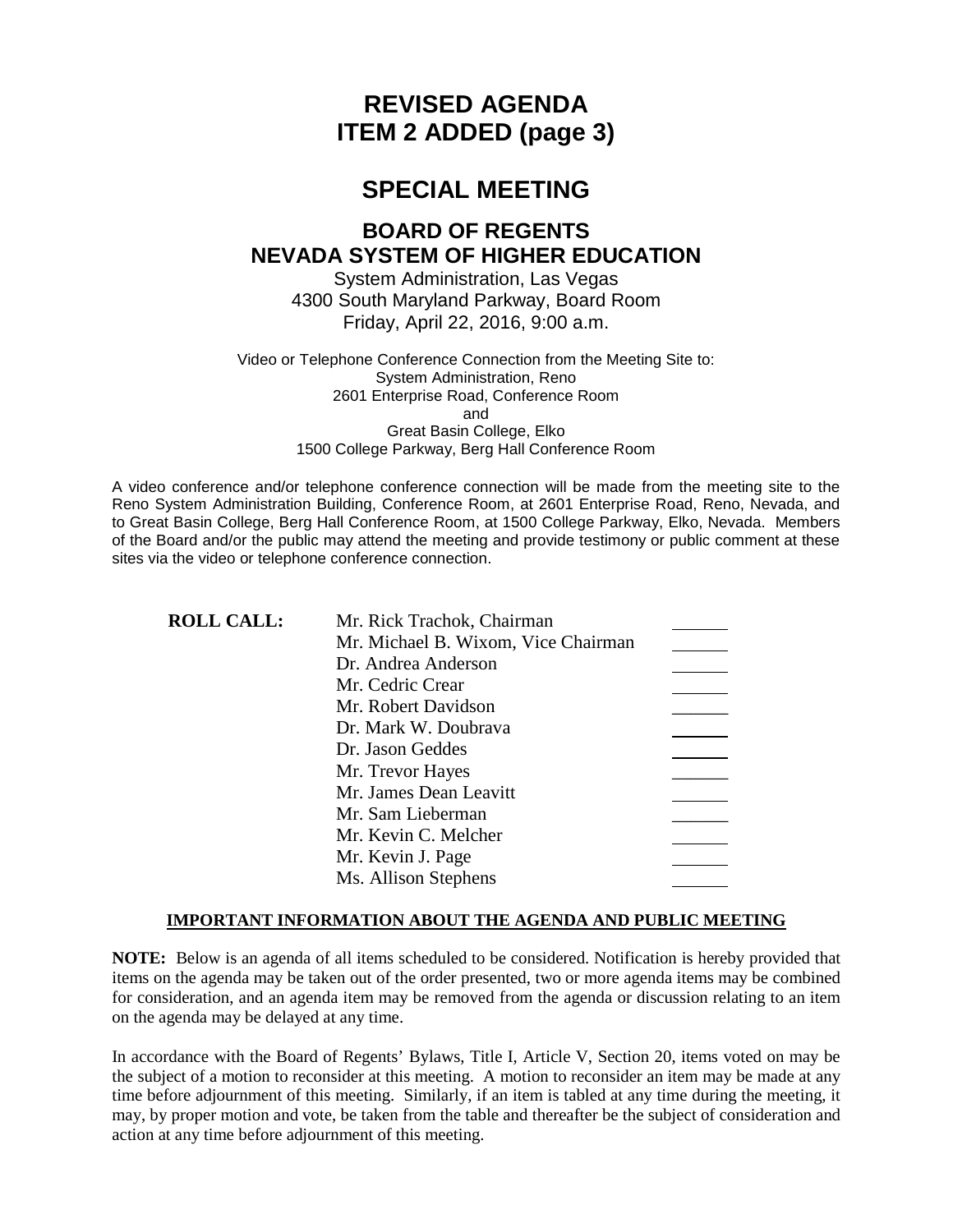In accordance with the Board of Regents' Bylaws, Title I, Article V, Section 13, a quorum may be gained by telephone hookup.

Some agenda items are noted as having accompanying reference material. Reference material may be accessed on the electronic version of the agenda by clicking the reference link associated with a particular item. The agenda and associated reference material may also be accessed on the Internet by visiting the Board of Regents' website at:

<http://system.nevada.edu/Nshe/index.cfm/administration/board-of-regents/meeting-agendas/>

Many public libraries have publicly accessible computer terminals. Copies of the reference material and any additional support materials that are submitted to the Board of Regents' Office and then distributed to the members of the Board of Regents after the mailing of this agenda but before the meeting, will be made available as follows: 1. Copies of any such materials are available at the Board of Regents' Office at 2601 Enterprise Road, Reno, Nevada and the Board of Regents' Office at 4300 South Maryland Parkway, Las Vegas, Nevada. A copy may be requested by calling Keri Nikolajewski at (702) 889-8426; 2. Copies of any such materials will also be available at the meeting site.

Reasonable efforts will be made to assist and accommodate physically disabled persons attending the meeting. Please call the Board Office at (775) 784-4958 in advance so that arrangements may be made.

## **CALL TO ORDER – ROLL CALL**

**PLEDGE OF ALLEGIANCE**

### **1. PUBLIC COMMENT INFORMATION ONLY**

Public comment will be taken during this agenda item. No action may be taken on a matter raised under this item until the matter is included on an agenda as an item on which action may be taken. Comments will be limited to two minutes per person. Persons making comment will be asked to begin by stating their name for the record and to spell their last name. The Board Chair may elect to allow additional public comment on a specific agenda item when that agenda item is being considered.

In accordance with Attorney General Opinion No. 00-047, as restated in the Attorney General's Open Meeting Law Manual, the Board Chair may prohibit comment if the content of that comment is a topic that is not relevant to, or within the authority of, the Board of Regents, or if the content is willfully disruptive of the meeting by being irrelevant, repetitious, slanderous, offensive, inflammatory, irrational or amounting to personal attacks or interfering with the rights of other speakers.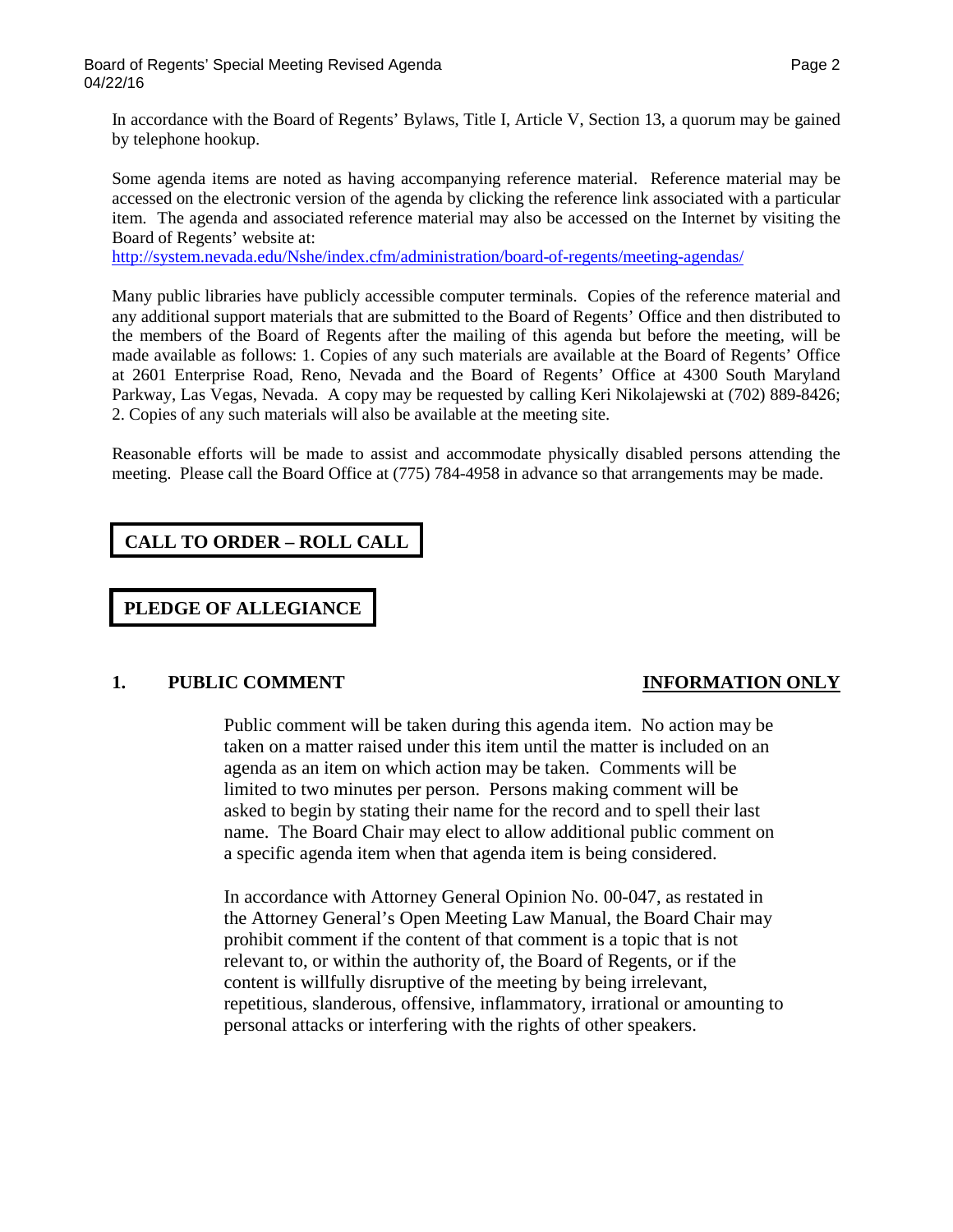#### 2. **EMPLOYMENT CONTRACT, MEN'S** FOR POSSIBLE ACTION **BASKETBALL HEAD COACH, UNLV**

UNLV President Len Jessup requests approval of a multi-year employment agreement for Marvin Menzies to serve as the men's basketball head coach at UNLV. *[\(Refs. BOR-2a,](http://system.nevada.edu/tasks/sites/Nshe/assets/File/BoardOfRegents/Agendas/2016/apr-mtgs/bor-refs-revised/BOR-2a.pdf) [BOR-2b,](http://system.nevada.edu/tasks/sites/Nshe/assets/File/BoardOfRegents/Agendas/2016/apr-mtgs/bor-refs-revised/BOR-2b.pdf) [BOR-2c](http://system.nevada.edu/tasks/sites/Nshe/assets/File/BoardOfRegents/Agendas/2016/apr-mtgs/bor-refs-revised/BOR-2c.pdf) an[d BOR-2d\)](http://system.nevada.edu/tasks/sites/Nshe/assets/File/BoardOfRegents/Agendas/2016/apr-mtgs/bor-refs-revised/BOR-2d.pdf)*

*FISCAL IMPACT: Salary and benefits costs, and possible additional compensation.*

*ESTIMATED TIME: 60 mins.*

### **3. CONSENT ITEMS FOR POSSIBLE ACTION**

Consent items will be considered together and acted on in one motion unless an item is removed to be considered separately by the Board.

#### **3a. MINUTES FOR POSSIBLE ACTION**

Request is made for approval of the minutes from the January 22, 2016, Board of Regents' special meeting. *[\(Ref. BOR-3a\)](http://system.nevada.edu/tasks/sites/Nshe/assets/File/BoardOfRegents/Agendas/2016/apr-mtgs/bor-refs-revised/BOR-3a.pdf)*

### **3b. NAMING OF THE APPLIED FOR POSSIBLE ACTION TECHNOLOGY CENTER, TMCC**

TMCC President J. Kyle Dalpe requests approval to name TMCC's Applied Technology Center the "William N. Pennington Applied Technology Center." The William N. Pennington Foundation provided a \$4.3 million commitment for the second phase of renovations at the Applied Technology Center and reserved the right to name the building prior to May 2016. The William N. Pennington Foundation Board of Trustees elected to name the building the "William N. Pennington Applied Technology Center" at its February 2016 meeting. *[\(Ref. BOR-3b\)](http://system.nevada.edu/tasks/sites/Nshe/assets/File/BoardOfRegents/Agendas/2016/apr-mtgs/bor-refs-revised/BOR-3b.pdf)*

*ESTIMATED TIME: 5 mins.*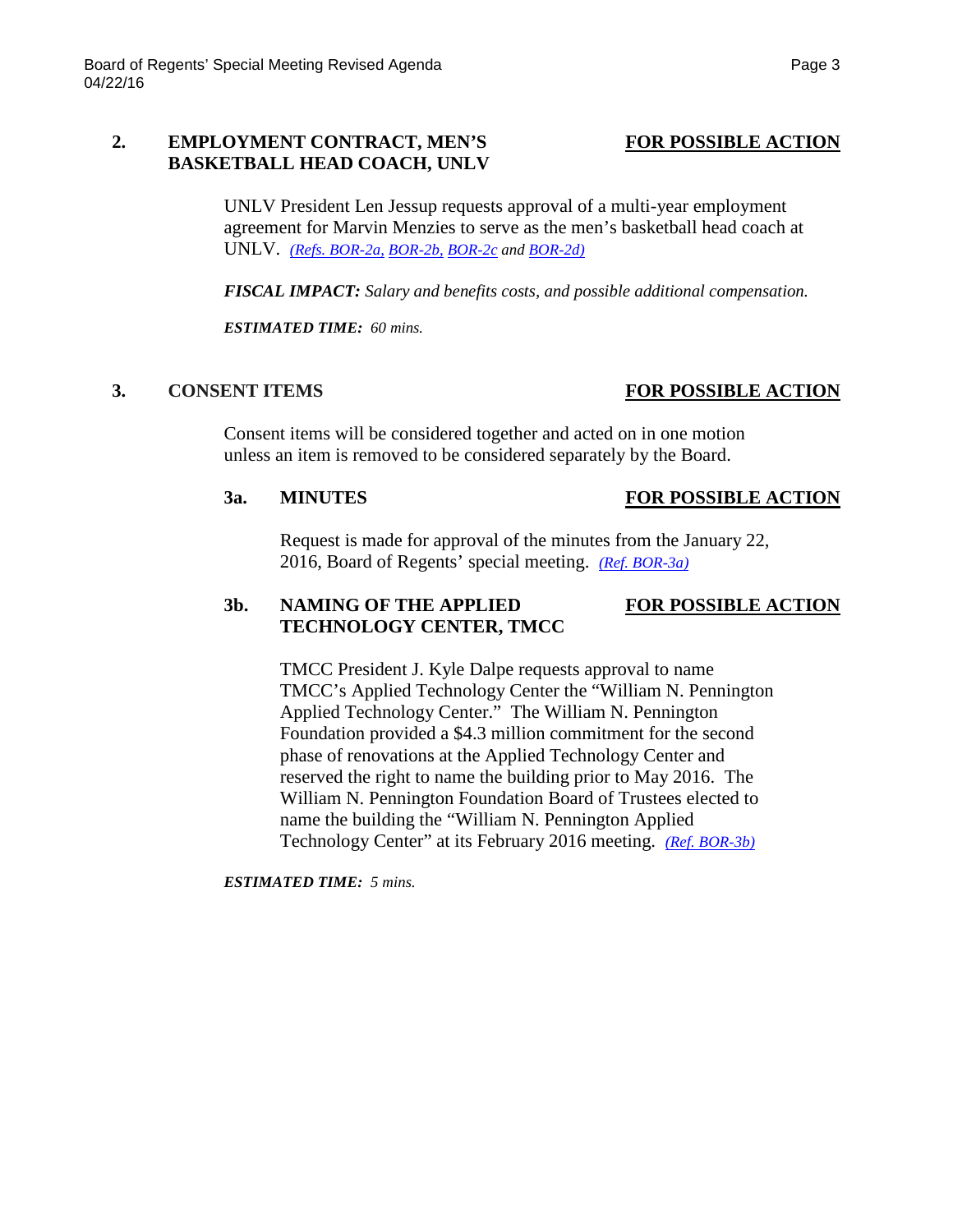### **4. INTERSTATE ATTENDANCE AGREEMENT FOR POSSIBLE ACTION WITH THE CALIFORNIA COMMUNITY COLLEGES BOARD OF GOVERNORS, WNC**

In accordance with Senate Bill 414 (Chapter 380, *Statutes of Nevada 2015*), which encouraged the Board to enter into a reciprocal agreement with the State of California to authorize waivers of nonresident tuition to certain residents of the Lake Tahoe Basin, WNC President Chet O. Burton requests approval of an Interstate Attendance Agreement with the California Community Colleges Board of Governors that permits up to 100 Nevada residents of the Tahoe Basin to attend college at Lake Tahoe Community College and 100 California residents of the Tahoe Basin to attend college at Western Nevada College at a mutually agreed upon tuition rate. *[\(Ref. BOR-4\)](http://system.nevada.edu/tasks/sites/Nshe/assets/File/BoardOfRegents/Agendas/2016/apr-mtgs/bor-refs-revised/BOR-4.pdf)*

*ESTIMATED TIME: 10 mins.*

### **5.** *HANDBOOK* **REVISION, SYSTEM FACILITIES FOR POSSIBLE ACTION USE POLICY**

Board approval is requested of a proposed amendment to *Handbook* Title 4, Chapter 10, Section 25, new subsection 10 concerning use of System facilities. *[\(Ref. BOR-5\)](http://system.nevada.edu/tasks/sites/Nshe/assets/File/BoardOfRegents/Agendas/2016/apr-mtgs/bor-refs-revised/BOR-5.pdf)*

*ESTIMATED TIME: 10 mins.*

### **6. RESOLUTION TO AUTHORIZE TAXABLE FOR POSSIBLE ACTION PROMISSORY NOTE FOR MACKAY STADIUM AND LAWLOR EVENTS CENTER VIDEO AND SOUND IMPROVEMENT PROJECT, UNR**

UNR President Marc A. Johnson requests approval of a Resolution to authorize the issuance of a taxable promissory note in an amount not to exceed \$3.5 million to finance a new Mackay Stadium video board and sound system and new Lawlor Events Center video board. *[\(Ref. BOR-6\)](http://system.nevada.edu/tasks/sites/Nshe/assets/File/BoardOfRegents/Agendas/2016/apr-mtgs/bor-refs-revised/BOR-6.pdf)*

*FISCAL IMPACT: Up to a \$3.5 million loan and repayment through contracted, guaranteed new revenues.*

*ESTIMATED TIME: 10 mins.*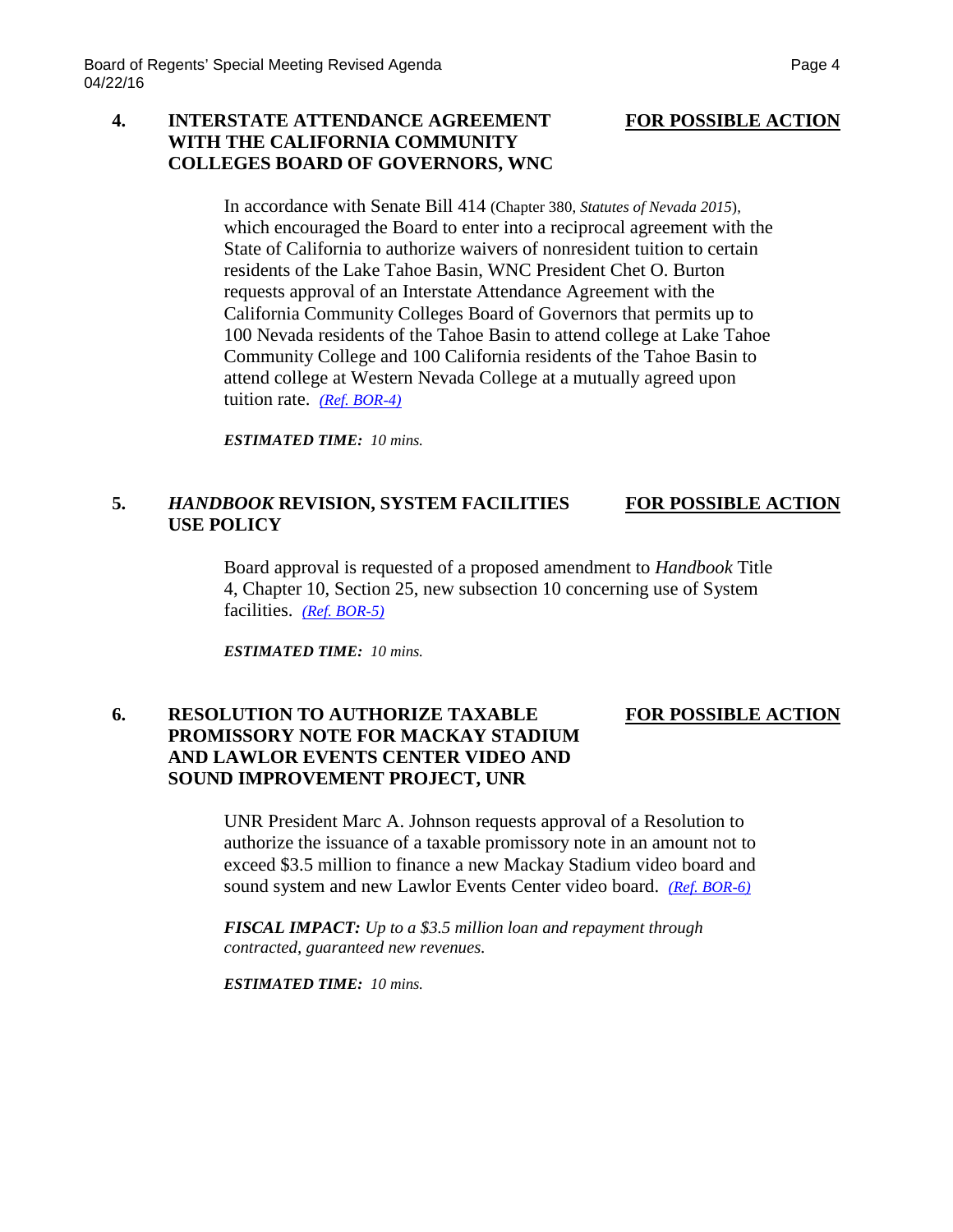### **7. RESOLUTION IN SUPPORT OF NATIONAL FOR POSSIBLE ACTION COLLEGIATE ATHLETIC ASSOCIATION PROPOSAL NO. 2015-86, ADMINISTRATION OF CHAMPIONSHIPS**

The Board is requested to approve and adopt a Resolution expressing the Board's support of National Collegiate Athletic Association (NCAA) Proposal No. 2015-86 sponsored by the Mountain West Conference to allow NCAA championship events to be conducted in the state of Nevada. *[\(Ref. BOR-7\)](http://system.nevada.edu/tasks/sites/Nshe/assets/File/BoardOfRegents/Agendas/2016/apr-mtgs/bor-refs-revised/BOR-7.pdf)*

*ESTIMATED TIME: 5 mins.*

### **8. INITIAL SALARY, VICE CHANCELLOR FOR FOR POSSIBLE ACTION FINANCE**

In accordance with Title 4, Chapter 3, Section 25 of the *Handbook*, Chancellor Daniel J. Klaich requests approval of the initial salary for Vic Redding, Vice Chancellor for Finance. *[\(Ref. BOR-8\)](http://system.nevada.edu/tasks/sites/Nshe/assets/File/BoardOfRegents/Agendas/2016/apr-mtgs/bor-refs-revised/BOR-8.pdf)*

*FISCAL IMPACT: Salary and benefits costs.*

*ESTIMATED TIME: 5 mins.*

### 9. AMENDED EMPLOYMENT AGREEMENT, FOR POSSIBLE ACTION **MEN'S BASKETBALL HEAD COACH, UNR**

UNR President Marc A. Johnson requests approval of an amendment to the multi-year employment agreement for men's basketball head coach Eric Musselman to include the opportunity to earn bonus incentives of not more than \$20,000 for additional postseason tournament participation, at the discretion of the athletic director and with the approval of the president. *[\(Ref. BOR-9\)](http://system.nevada.edu/tasks/sites/Nshe/assets/File/BoardOfRegents/Agendas/2016/apr-mtgs/bor-refs-revised/BOR-9.pdf)*

*ESTIMATED TIME: 15 mins.*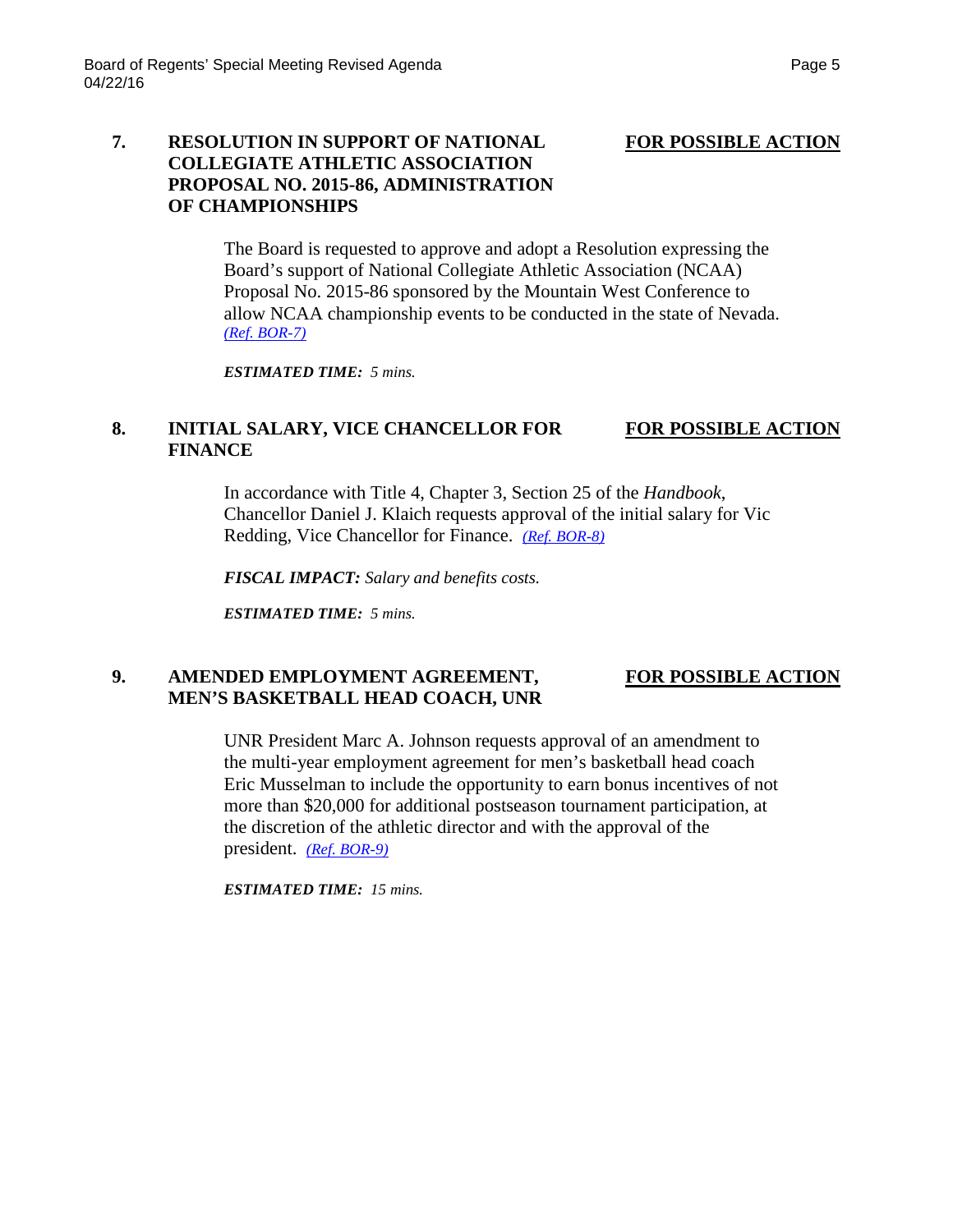### 10. **FEASIBILITY STUDY OF A MULTI-CAMPUS** FOR POSSIBLE ACTION **DISTRICT MODEL, CSN**

The Board will discuss CSN President Michael D. Richard's request for a feasibility study of CSN including an examination of college structure and manageability models associated with a multi-campus institution, informed through an evaluation of institutional peers. The Board may provide direction to the Chancellor and/or President Richards concerning a potential institutional feasibility study of CSN. *[\(Refs. BOR-10a](http://system.nevada.edu/tasks/sites/Nshe/assets/File/BoardOfRegents/Agendas/2016/apr-mtgs/bor-refs-revised/BOR-10a.pdf) and [BOR-10b\)](http://system.nevada.edu/tasks/sites/Nshe/assets/File/BoardOfRegents/Agendas/2016/apr-mtgs/bor-refs-revised/BOR-10b.pdf)*

*ESTIMATED TIME: 120 mins.*

## **11. 2017-19 BIENNIAL OPERATING BUDGET/ FOR POSSIBLE ACTION 2017 CAPITAL IMPROVEMENT PROJECTS**

The Board, with the assistance of the Chancellor, institution presidents and System staff, will discuss the process of developing the NSHE's 2017-19 biennial operating budget request and the budget for capital improvements for the 2017 Legislative Session, including a review of budget instructions from the Governor's Executive Budget Office and campus efficiency and effectiveness efforts. The Board will also consider recommendations for establishing System capital and operating budget priorities. The timeline for the Board's future actions will also be discussed. The Board may provide direction to the Chancellor concerning the establishment of budget priorities and themes or take other appropriate actions relating to the budgetary process. *[\(Ref. BOR-11\)](http://system.nevada.edu/tasks/sites/Nshe/assets/File/BoardOfRegents/Agendas/2016/apr-mtgs/bor-refs-revised/BOR-11.pdf)*

*ESTIMATED TIME: 120 mins.*

### **12. NEW BUSINESS INFORMATION ONLY**

Items for consideration at future meetings may be suggested. Any discussion of an item under "New Business" is limited to description and clarification of the subject matter of the item, which may include the reasons for the request.